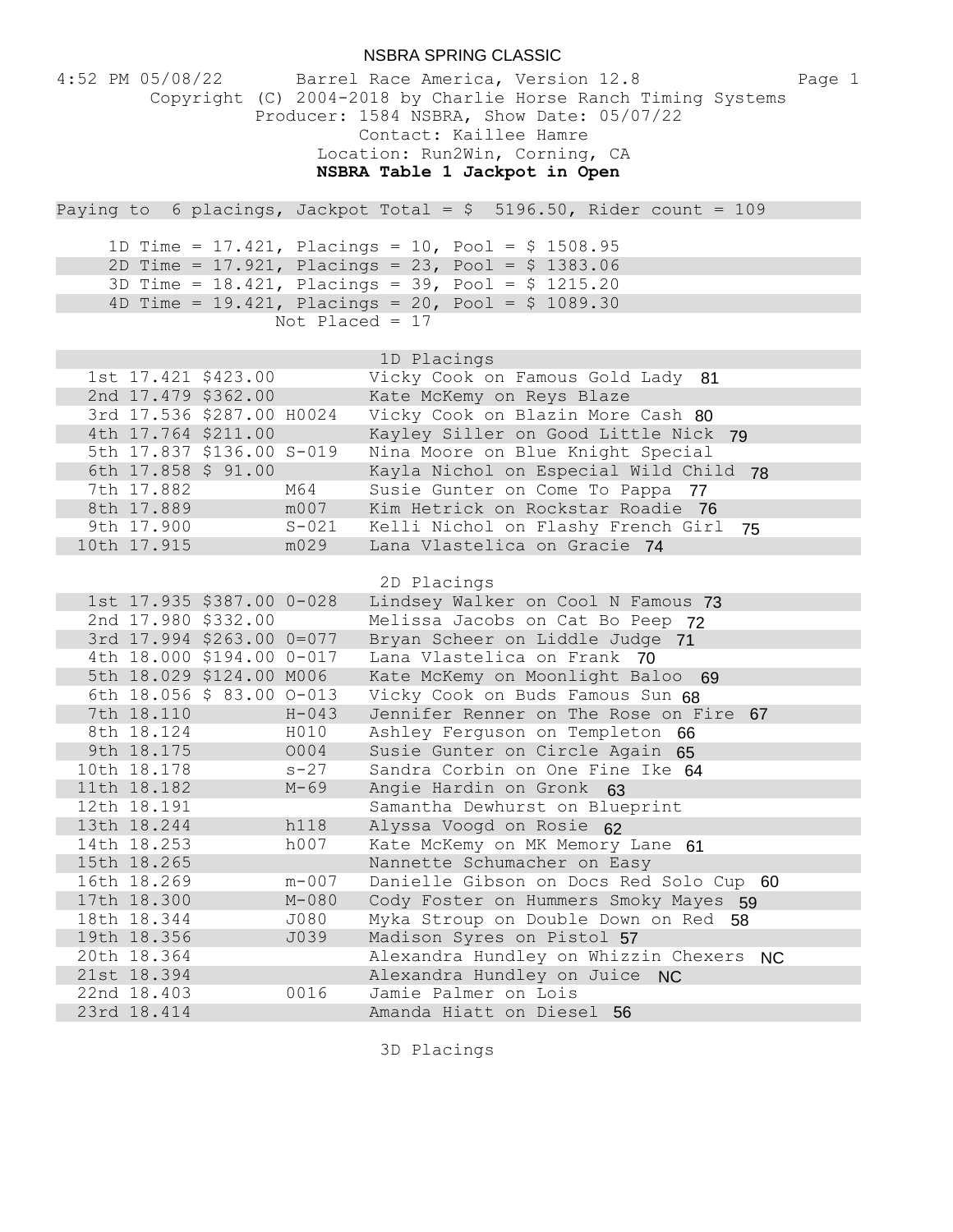## 4:52 PM 05/08/22 Barrel Race America, Version 12.8 Page 2 NSBRA Table 1 Jackpot in Open

| 1st 18.442 \$340.00 M-014 |           | Amanda Saunders on Times Tickin                                 |
|---------------------------|-----------|-----------------------------------------------------------------|
| 2nd 18.456 \$292.00       |           | Cindy Romano on Famous Johnny Cash 54                           |
| 3rd 18.478 \$231.00       |           | Maren Powers on Phrozen                                         |
| 4th 18.482 \$170.00 m011  |           | Alyssa Voogd on Ruby 53                                         |
| 5th 18.559 \$109.00 0060  |           | Amanda Saunders on Gage                                         |
| 6th 18.603 \$ 73.00 0-015 |           | Carolee Williams on Lucky Little Cutter 52                      |
| 7th 18.611                | s037      | Vicky Collins on Flo Master 51                                  |
| 8th 18.622                |           | Cassy Jones on Paso                                             |
| 9th 18.627                | S024      | Lennette Camera on Blue<br>50                                   |
| 10th 18.665               | $O - 002$ | Tina Hermann on Slick 49                                        |
| 11th 18.670               | m022      | Ashley Ferguson on Joker<br>48                                  |
| 12th 18.677               | J077      | Madison Syres on Duke 47                                        |
| 13th 18.717               |           | Jandee Smart on Rango                                           |
| 14th 18.754               | j004      | Nadalie Stark on Polly 46                                       |
| 15th 18.782               | $S - 020$ | Jenny Sites on Parker 45                                        |
| 16th 18.789               |           | Sharon Petay on Autumn 44                                       |
| 17th 18.834               | s44       | Laurie Hill on Fresnos Top Dog<br>43                            |
| 18th 18.843               | 007       | Jamie Palmer on Annie 42                                        |
| 19th 18.845               | $J - 047$ | Josie Adams on Brazin 41                                        |
| 20th 18.869               | m079      | Jennifer Black on DH MJP Sunfrost 40                            |
| 21st 18.902               | J16       | Maia Mayer on Shes Maid of Gold 39                              |
| 22nd 18.917               | $H - 031$ | Jodine Manner on Cajun 38                                       |
| 23rd 18.922               |           | Trinity Crenshaw on Red                                         |
| 24th 18.924               |           | Kaillee Hamre on Lux                                            |
| 25th 18.971               | S055      | Sheri Matteroli on Hippy Nic 37                                 |
| 26th 19.006               | $j - 020$ | Josie Adams on RC 36                                            |
| 27th 19.011               | h065      | Kaillee Hamre on Frosted Lil Bug 35                             |
| 28th 19.017               |           | Pamela Ivicevich on Pistol Pakn Whiz NC                         |
| 29th 19.031               | $j - 071$ | Summer Smith on This Rey Rocks 34                               |
| 30th 19.058               | $H - 107$ | Magen Mello on DH Jess Gunner 33                                |
| 31st 19.088               | $h - 072$ | Lindsey Walker on Phrench Phame 32                              |
| 32nd 19.128               | $H - 048$ | Pamela Scheer on Cadillacs N Lions<br>31                        |
| 33rd 19.161               | H020      | Seronica Biggs on Shakira<br>30                                 |
| 34th 19.166               | 0050      | Linzy Irle on SF Yeah Im French 'Frenchy'<br>29                 |
| 35th 19.193               |           | Cindy Romano on Ruby Red 28                                     |
| 36th 19.238               | H042      | Ty Hathaway on Firewater Brave aka Custer<br>27                 |
| 37th 19.280               |           | Diane Adams on Smartalec Buddy 26                               |
| 38th 19.344               | M056      | Elizabeth Sousa on Notice My Shiner 25                          |
| 39th 19.366               |           | Robin Crowder on Pistol Rose                                    |
|                           |           |                                                                 |
|                           |           |                                                                 |
|                           |           | 4D Placings                                                     |
| 1st 19.478 \$305.00       |           | Trinity Crenshaw on Hank                                        |
| 2nd 19.491 \$261.00 pend  |           | Andi Anderson on RA Avenger "Earl" 24                           |
| 3rd 19.620 \$207.00 M-084 |           | Jennifer Brackett on Belle Starlight 23                         |
| 4th 19.766 \$153.00 H054  |           | Kasi Finley on KM Lil Lady Luck<br>22                           |
| 5th 19.777 \$ 98.00 s010  |           | Lisa Cresta on Hurricane 21                                     |
| 6th 19.815 \$ 65.00       |           | Trinity Crenshaw on Scooter                                     |
| 7th 19.888                |           | Lorie Faught on Celestial Cash Combo                            |
| 8th 20.005<br>9th 20.111  | $H - 023$ | Sophia Halsey-Diehl on I Play Smart<br>Sharon Petay on Chica 20 |